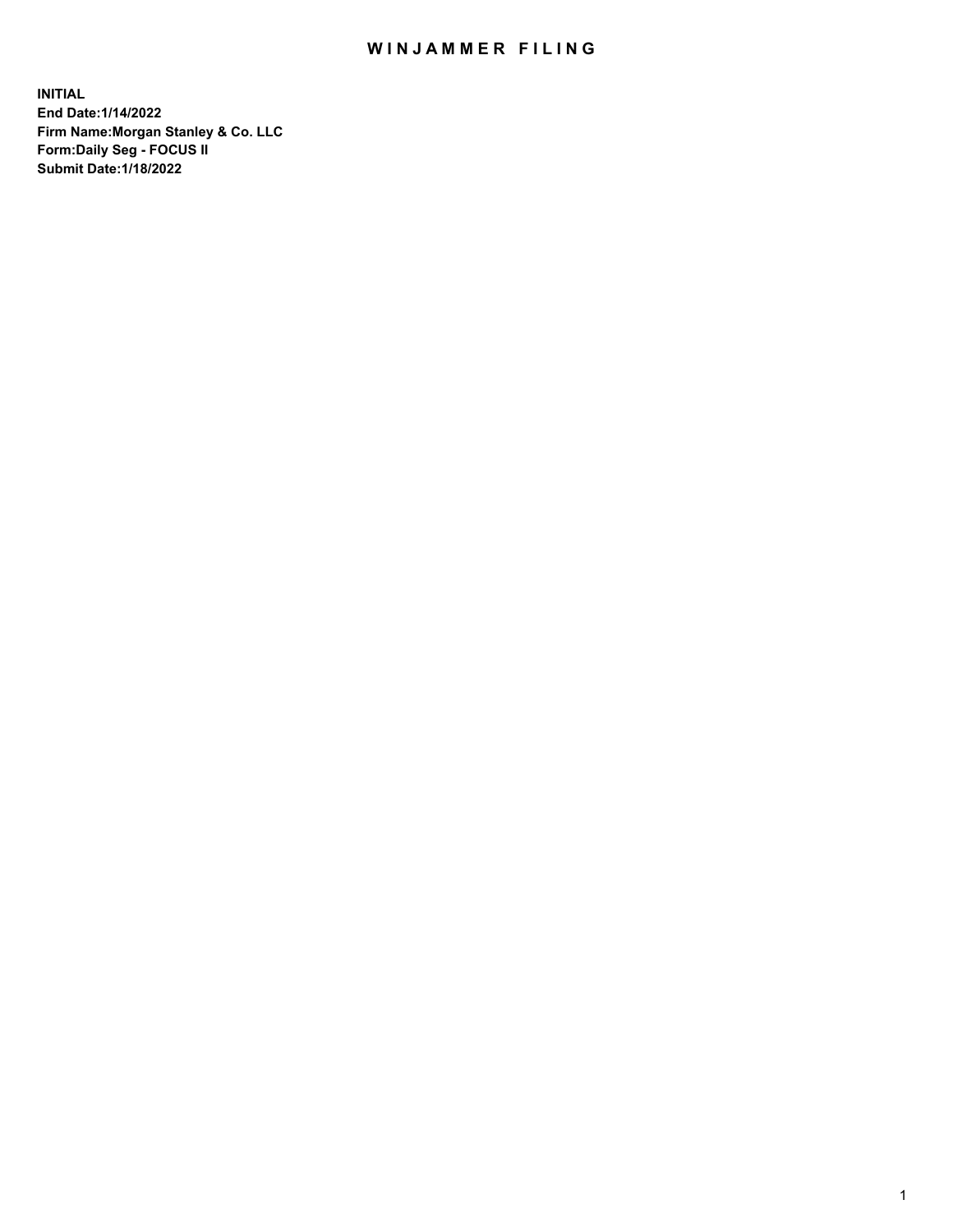**INITIAL End Date:1/14/2022 Firm Name:Morgan Stanley & Co. LLC Form:Daily Seg - FOCUS II Submit Date:1/18/2022 Daily Segregation - Cover Page**

| Name of Company                                                                                                                                                                                                                                                                                                                | Morgan Stanley & Co. LLC                               |
|--------------------------------------------------------------------------------------------------------------------------------------------------------------------------------------------------------------------------------------------------------------------------------------------------------------------------------|--------------------------------------------------------|
| <b>Contact Name</b>                                                                                                                                                                                                                                                                                                            | <b>Ikram Shah</b>                                      |
| <b>Contact Phone Number</b>                                                                                                                                                                                                                                                                                                    | 212-276-0963                                           |
| <b>Contact Email Address</b>                                                                                                                                                                                                                                                                                                   | Ikram.shah@morganstanley.com                           |
| FCM's Customer Segregated Funds Residual Interest Target (choose one):<br>a. Minimum dollar amount: : or<br>b. Minimum percentage of customer segregated funds required:%; or<br>c. Dollar amount range between: and; or<br>d. Percentage range of customer segregated funds required between:% and%.                          | 235,000,000<br><u>0</u><br>0 Q<br><u>00</u>            |
| FCM's Customer Secured Amount Funds Residual Interest Target (choose one):<br>a. Minimum dollar amount: ; or<br>b. Minimum percentage of customer secured funds required:%; or<br>c. Dollar amount range between: and; or<br>d. Percentage range of customer secured funds required between:% and%.                            | 140,000,000<br><u>0</u><br><u>00</u><br>0 <sub>0</sub> |
| FCM's Cleared Swaps Customer Collateral Residual Interest Target (choose one):<br>a. Minimum dollar amount: ; or<br>b. Minimum percentage of cleared swaps customer collateral required:% ; or<br>c. Dollar amount range between: and; or<br>d. Percentage range of cleared swaps customer collateral required between:% and%. | 92,000,000<br><u>0</u><br><u>00</u><br>0 <sub>0</sub>  |

Attach supporting documents CH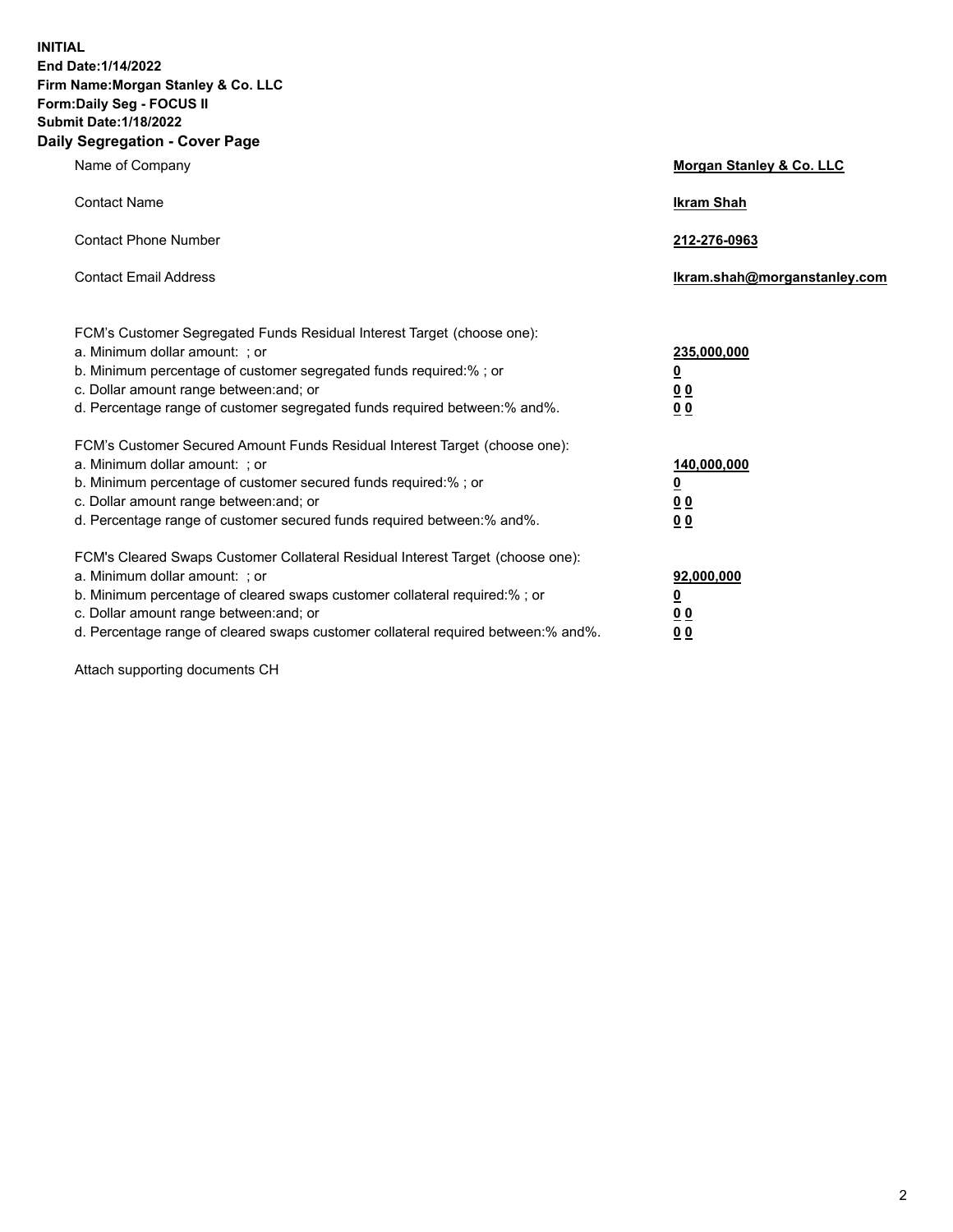## **INITIAL End Date:1/14/2022 Firm Name:Morgan Stanley & Co. LLC Form:Daily Seg - FOCUS II Submit Date:1/18/2022**

## **Daily Segregation - Secured Amounts**

Foreign Futures and Foreign Options Secured Amounts Amount required to be set aside pursuant to law, rule or regulation of a foreign government or a rule of a self-regulatory organization authorized thereunder

- 1. Net ledger balance Foreign Futures and Foreign Option Trading All Customers A. Cash **5,211,053,525** [7315]
	- B. Securities (at market) **1,898,948,368** [7317]
- 2. Net unrealized profit (loss) in open futures contracts traded on a foreign board of trade **974,726,462** [7325]
- 3. Exchange traded options
	- a. Market value of open option contracts purchased on a foreign board of trade **24,802,562** [7335]
	- b. Market value of open contracts granted (sold) on a foreign board of trade **-14,891,827** [7337]
- 4. Net equity (deficit) (add lines 1. 2. and 3.) **8,094,639,090** [7345]
- 5. Account liquidating to a deficit and account with a debit balances gross amount **53,331,096** [7351] Less: amount offset by customer owned securities **-45,546,074** [7352] **7,785,022**
- 6. Amount required to be set aside as the secured amount Net Liquidating Equity Method (add lines 4 and 5)
- 7. Greater of amount required to be set aside pursuant to foreign jurisdiction (above) or line 6.

## FUNDS DEPOSITED IN SEPARATE REGULATION 30.7 ACCOUNTS

- 1. Cash in banks
	- A. Banks located in the United States **429,045,164** [7500]
	- B. Other banks qualified under Regulation 30.7 **867,252,907** [7520] **1,296,298,071**
- 2. Securities
	- A. In safekeeping with banks located in the United States **509,935,613** [7540]
	- B. In safekeeping with other banks qualified under Regulation 30.7 **119,247,822** [7560] **629,183,435**
- 3. Equities with registered futures commission merchants
	-
	- B. Securities **0** [7590]
	- C. Unrealized gain (loss) on open futures contracts **1,526,842** [7600]
	- D. Value of long option contracts **0** [7610]
	- E. Value of short option contracts **0** [7615] **7,984,784** [7620]
- 4. Amounts held by clearing organizations of foreign boards of trade
	- A. Cash **0** [7640]
	- B. Securities **0** [7650]
	- C. Amount due to (from) clearing organization daily variation **0** [7660]
	- D. Value of long option contracts **0** [7670]
	- E. Value of short option contracts **0** [7675] **0** [7680]
- 5. Amounts held by members of foreign boards of trade
	-
	-
	- C. Unrealized gain (loss) on open futures contracts **973,199,620** [7720]
	- D. Value of long option contracts **24,802,562** [7730]
	-
- 6. Amounts with other depositories designated by a foreign board of trade **0** [7760]
- 7. Segregated funds on hand **0** [7765]
- 8. Total funds in separate section 30.7 accounts **8,314,284,014** [7770]
- 9. Excess (deficiency) Set Aside for Secured Amount (subtract line 7 Secured Statement Page 1 from Line 8)
- 10. Management Target Amount for Excess funds in separate section 30.7 accounts **140,000,000** [7780]
- 11. Excess (deficiency) funds in separate 30.7 accounts over (under) Management Target **71,859,902** [7785]

**0** [7305]

[7354] **8,102,424,112** [7355]

**8,102,424,112** [7360]

[7530]

[7570]

A. Cash **6,457,942** [7580]

 A. Cash **4,127,942,435** [7700] B. Securities **1,269,764,934** [7710] E. Value of short option contracts **-14,891,827** [7735] **6,380,817,724** [7740] **211,859,902** [7380]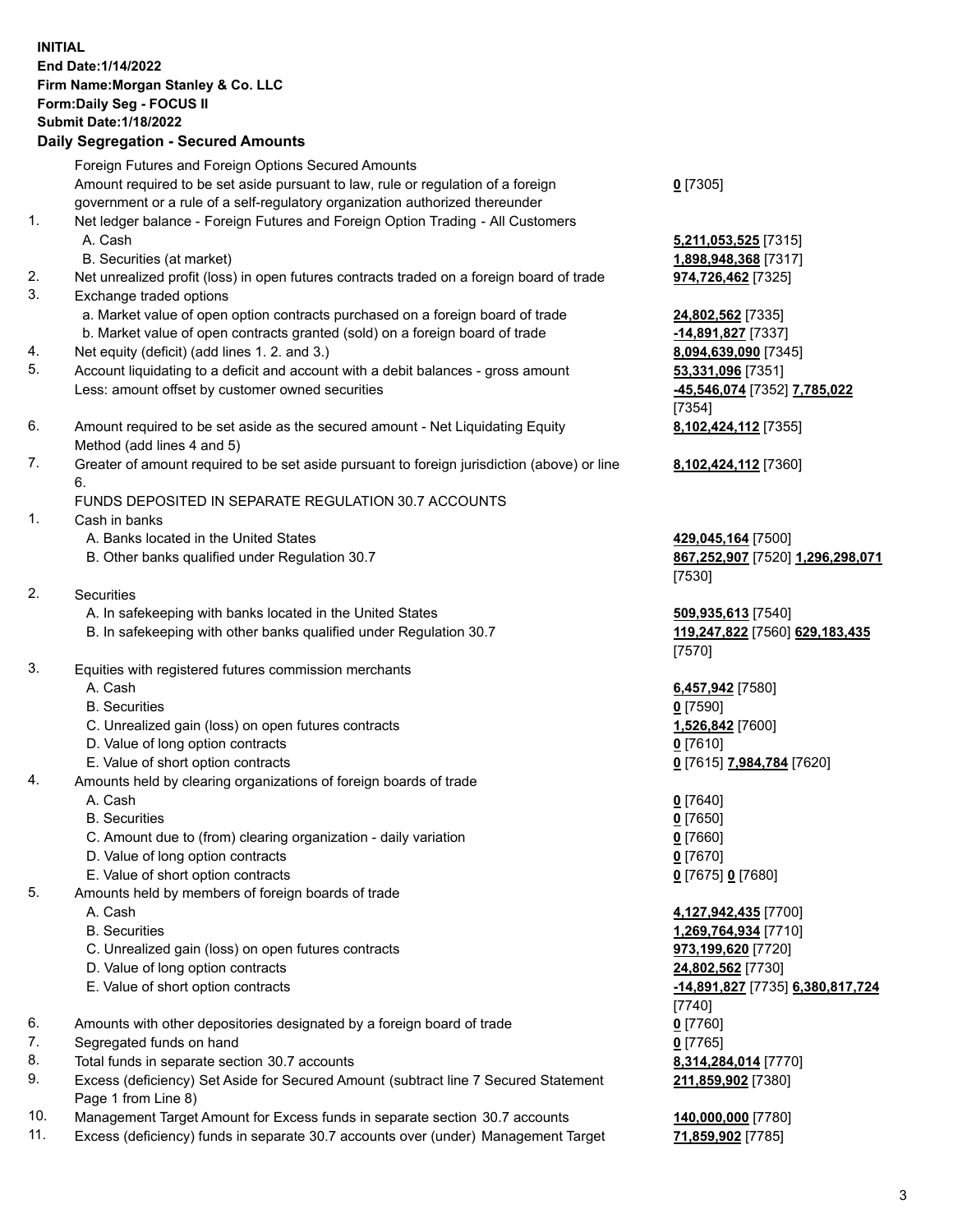**INITIAL End Date:1/14/2022 Firm Name:Morgan Stanley & Co. LLC Form:Daily Seg - FOCUS II Submit Date:1/18/2022 Daily Segregation - Segregation Statement** SEGREGATION REQUIREMENTS(Section 4d(2) of the CEAct) 1. Net ledger balance A. Cash **16,748,739,299** [7010] B. Securities (at market) **6,827,160,577** [7020] 2. Net unrealized profit (loss) in open futures contracts traded on a contract market **-98,946,289** [7030] 3. Exchange traded options A. Add market value of open option contracts purchased on a contract market **1,216,268,769** [7032] B. Deduct market value of open option contracts granted (sold) on a contract market **-681,550,872** [7033] 4. Net equity (deficit) (add lines 1, 2 and 3) **24,011,671,484** [7040] 5. Accounts liquidating to a deficit and accounts with debit balances - gross amount **398,943,198** [7045] Less: amount offset by customer securities **-394,656,987** [7047] **4,286,211** [7050] 6. Amount required to be segregated (add lines 4 and 5) **24,015,957,695** [7060] FUNDS IN SEGREGATED ACCOUNTS 7. Deposited in segregated funds bank accounts A. Cash **2,376,176,288** [7070] B. Securities representing investments of customers' funds (at market) **0** [7080] C. Securities held for particular customers or option customers in lieu of cash (at market) **2,412,659,250** [7090] 8. Margins on deposit with derivatives clearing organizations of contract markets A. Cash **14,342,358,862** [7100] B. Securities representing investments of customers' funds (at market) **0** [7110] C. Securities held for particular customers or option customers in lieu of cash (at market) **4,261,509,743** [7120] 9. Net settlement from (to) derivatives clearing organizations of contract markets **321,007,105** [7130] 10. Exchange traded options A. Value of open long option contracts **1,216,268,769** [7132] B. Value of open short option contracts **and the set of our of the set of our of the set of our of the set of the set of the set of the set of the set of the set of the set of the set of the set of the set of the set of th** 11. Net equities with other FCMs A. Net liquidating equity **4,324,811** [7140] B. Securities representing investments of customers' funds (at market) **0** [7160] C. Securities held for particular customers or option customers in lieu of cash (at market) **0** [7170] 12. Segregated funds on hand **152,991,584** [7150] 13. Total amount in segregation (add lines 7 through 12) **24,405,745,540** [7180] 14. Excess (deficiency) funds in segregation (subtract line 6 from line 13) **389,787,845** [7190] 15. Management Target Amount for Excess funds in segregation **235,000,000** [7194]

16. Excess (deficiency) funds in segregation over (under) Management Target Amount Excess

**154,787,845** [7198]